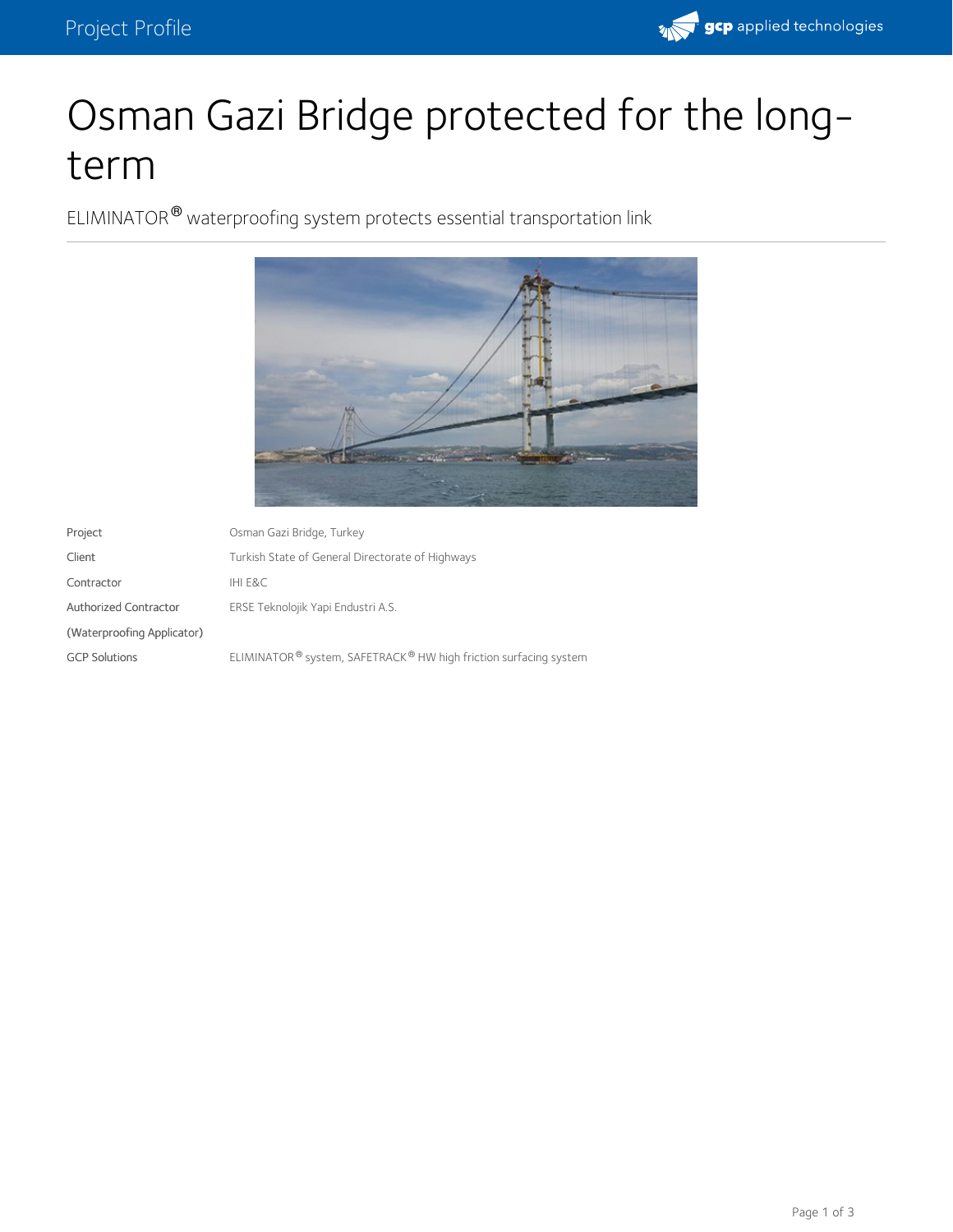

## Project

#### Revolutionizing travel in the region

Built over the Sea of Marmara in Turkey's Izmit Bay between 2013-2016, the Osman Gazi Bridge, or "Izmit Bay Bridge," as it is often referred to, is the fourth longest suspension bridge in the world.

Spanning more than 1.5km, the bridge's construction revolutionized travel between the north and south of the country, enabling passengers to make the journey across the sea in just three minutes instead of taking the one-hour ferry ride or the high-traffic 100km detour over land. The bridge opened to service in June 2016.

The bridge has become a highly trafficked route through the country, both for Turkish locals and for global businesses to transport their goods between Asia and Europe.



### Long-lasting protection for new bridge

Waterproofing on the Osman Gazi Bridge needed to offer tough, durable and long-lasting protection in order to reduce the need for future maintenance. Given the time limitations on the construction work and the nature of the structure, the selected bridge deck waterproofing system needed to not only provide proven long lasting protection, but allow quick and easy application and importantly, it needed to have minimal environmental impact over its lifetime.